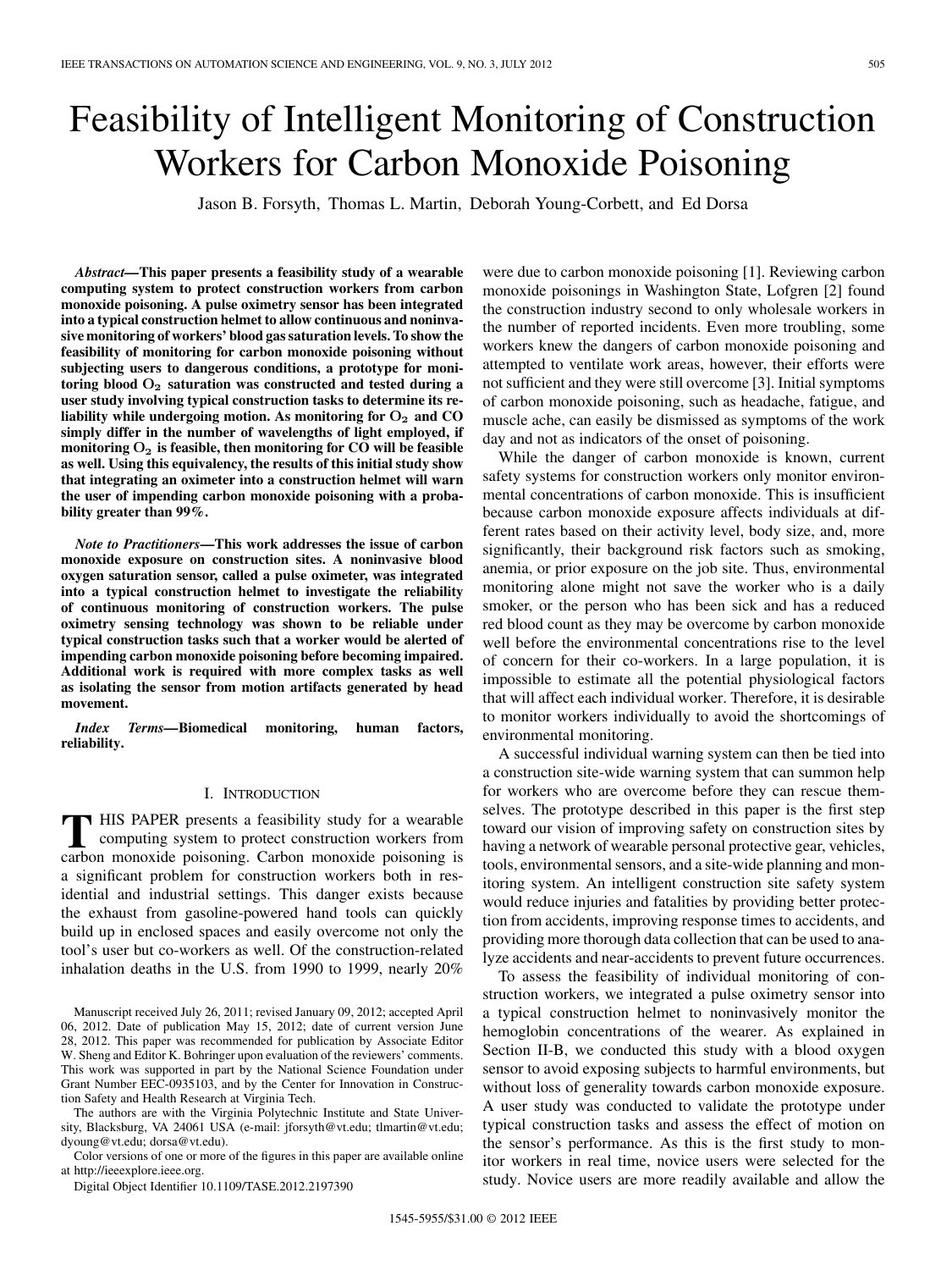device to be rapidly tested to determine basic feasibility of the design. Additional tests with typical construction workers are warranted, but only if the helmet can pass these initial studies. The results of the study show that the helmet can reliably monitor blood  $O_2$  concentrations such that if exposed to carbon monoxide, the wearer will be warned before becoming impaired with a probability greater than 99%.

This work presents a novel analysis of the reliability of helmet-based pulse oximetry while undergoing motion. While previous works have explored the use of pulse oximetry during motion [4], [5], no study has classified the behavior of motion artifacts to determine the reliability of obtaining a valid measurement during a given time period. By characterizing the behavior of the pulse oximeter as a repairable system, we can build a theoretical model to estimate sensor reliability. A user study was conducted to verify the theoretical model as well as provide construction-like activities to measure the reliability of the helmet. In addition to creating a model for sensor reliability, this study also presents physiological and wearability analysis that directions the placement of the sensor within the helmet.

The remainder of the paper is organized as follows: Section II describes the prevalence of workplace carbon monoxide poisoning, a review of pulse oximetry, and related work in wearable pulse oximetry. Section III outlines the wearability requirements required when designing for construction workers and motivates placement of the sensor. Section IV describes the design and construction of the helmet prototype including estimates of battery lifetimes. Section V discusses the repairable system methodology, estimation of physiological profiles for construction workers, and user study performed to validate the design. Section VI discusses the results of the user study. Section VII presents conclusions and future work.

#### II. BACKGROUND AND RELATED WORK

#### *A. Prevalence of Carbon Monoxide and Workplace Incidents*

Carbon monoxide is a colorless and odorless gas that is highly toxic to human life. When inhaled, carbon monoxide competes directly with oxygen in binding with hemoglobin. Carbon monoxide has an affinity for hemoglobin over 200 times greater than oxygen [6, p. 43]. This binding creates a new dysfunctional hemoglobin called carboxyhemoglobin (COHb) and greatly reduces the number of potential oxygen carrying hemoglobins  $(HbO<sub>2</sub>)$ . If the concentration of carboxyhemoglobin becomes too great, normal oxygen transport is interrupted, leading to cellular hypoxia and eventually death.

While the effects of carbon monoxide vary with internal concentrations, at 30% blood saturation the low level effects include headache, fatigue, and fainting. At higher levels, approaching 60%, a person will become unconscious and if not rescued, continued exposure will result in death [7]. As carbon monoxide diffuses in both directions across the lung-blood barrier, if presented with oxygen, a person will eventually exhale the carbon monoxide present in their body and recover [7, p. 1466].

Carbon monoxide exposure is a grave concern in the construction environment because of the many gasoline powered tools, generators, and vehicles that are common on the construction site. A report by NIOSH [3] highlights the danger of carbon



Fig. 1. Pulse oximeter output showing volumetric changes in blood over several heart beats. (a) Typical signal with no errors present. (b) Signal with errors when sensor location moves from side to side and (c) up and down.

monoxide exposure to construction workers. The majority of cases described involve workers using individual power hand tools such as pressure washers or concrete saws. In a majority of cases, workers were overcome in less than 30 min. Additionally, some workers knew of the danger and attempted to ventilate the areas, but their efforts were not sufficient.

# *B. Review of Pulse Oximetry*

To monitor workers for the presence of carbon monoxide, pulse oximetry is used to noninvasively measure hemoglobin concentrations in the blood stream. Pulse oximetry is an application of Beer's Law, which relates the attenuation of light through a medium dependent upon the compounds it passes through [6]. In the case of pulse oximetry, as light passes through vascular tissue, it is absorbed at different rates and frequencies for each species of hemoglobin. For each absorber of interest, a different wavelength of light is required.

An oximeter consists of a set of light-emitting diodes (LEDs) of different wavelengths and a photodetector (PD) to receive the emitted light. The relative geometry between the LED and the PD allows for two different oximeter configurations: transmissive and reflective. For a transmissive design, light shines through the tissue and is received on the other side by the PD. In a reflective design, light reflects off a surface within the body, such as bone, and returns to the PD. In this study, a reflective oximeter configuration was selected based upon the wearability analysis in Section III.

In using pulse oximetry, a photopleysmograph (PPG) is created, showing the volumetric changes of blood through the monitoring site. The PPG value rises and falls as the heart pumps blood through the body with each peak in the signal indicating a heart beat. A typical PPG signal is shown in Fig. 1(a). A person's hemoglobin concentration is found by comparing the relative values of the maximum and minimum points of the PPG signal for each frequency of light. However, errors in calculating the concentration can occur when the person moves, because the blood volume at the measurement site will change due to the motion rather than the heart beat, as shown in Fig. 1(b) and 1(c). These motion induced errors we term as *motion artifacts*.

*1)* Equivalence of SpCO and SpO<sub>2</sub> Oximeters: Since pulse oximetry has traditionally focused on determining blood oxygen saturation only two wavelengths of light have been used, as shown in (1). The LED wavelengths are commonly selected in the red (R) and infrared regions (IR) because Hb and  $HbO<sub>2</sub>$  exhibit different absorption characteristics in these regions, making it possible to distinguish their individual absorptions [6, p. 46]. Since  $SpO<sub>2</sub>$  is only based on Hb and  $HbO<sub>2</sub>$ concentrations, the attenuations in the red and infrared can be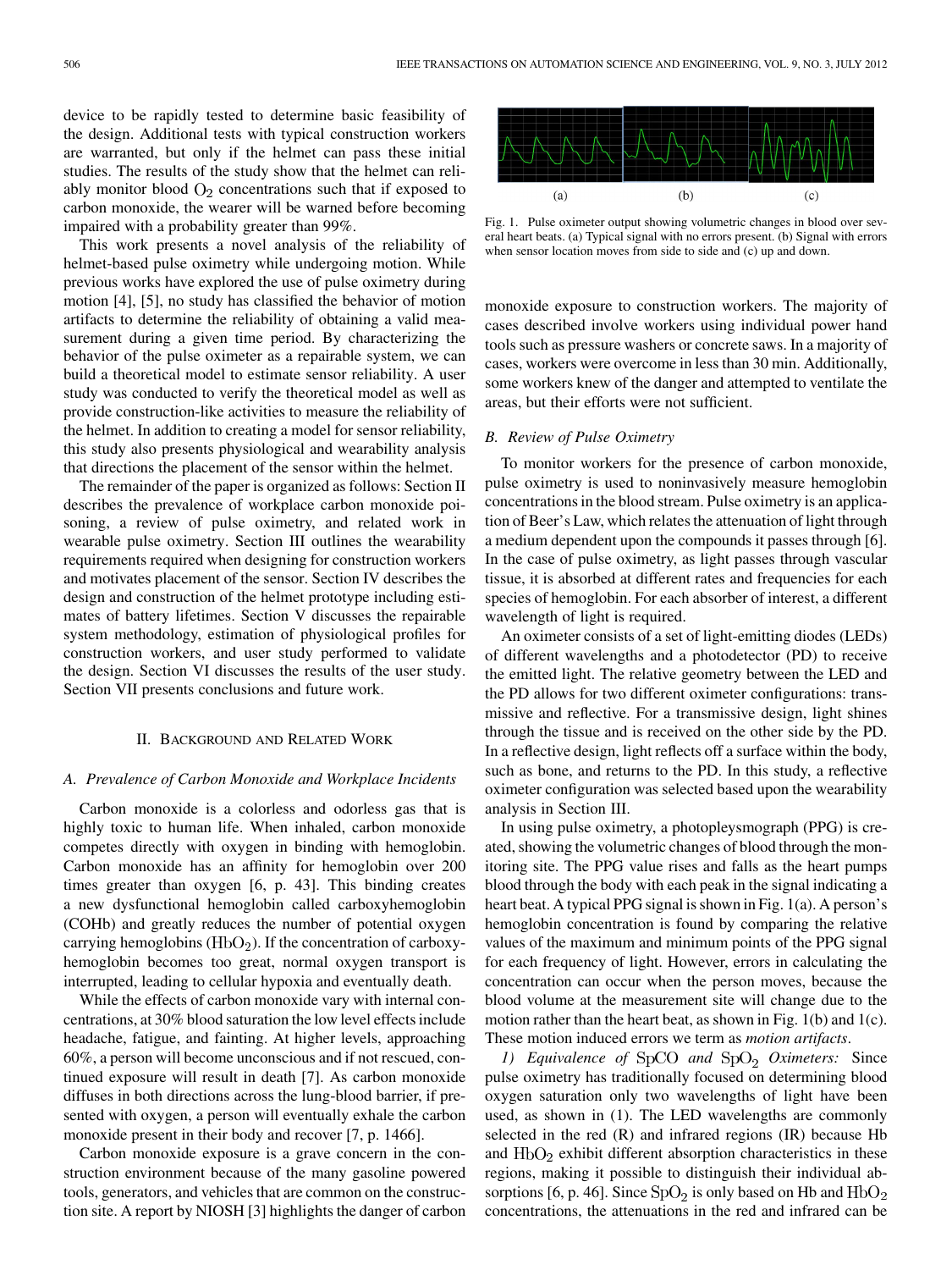used to find a "ratio of ratios" shown in (2) that is directly related to the oxygen saturation [6, p. 130]

$$
SpO2 = \frac{[HbO2]}{[HbO2] + [Hb]}
$$
 (1)

$$
SpO2 \approx R = \frac{\ln\left(\frac{I_{\min,R}}{I_{\max,R}}\right)}{\ln\left(\frac{I_{\min,IR}}{I_{\min,IR}}\right)}.
$$
 (2)

The ratio R, is not itself the internal  $SpO<sub>2</sub>$  levels, but can be empirically related to  $SpO<sub>2</sub>$ . Typically, this is done via calibration by inducing hypoxia in subjects and noting arterial  $SpO<sub>2</sub>$ and  $R$  values [8]. The calibration is costly and usually performed by oximeter manufacturers for each new design and the calibration values are used for oximeters in that series.

For each hemoglobin concentration of interest, a unique wavelength LED is required. Typically, in determination of blood oxygen saturation  $(SpO<sub>2</sub>)$ , two LEDs are required. For blood carbon monoxide saturation (SpCO), up to seven LEDs are required to distinguish between carboxyhemoglobin and lesser dysfunctional hemoglobins [9]. However, the difference between the two sensing technologies is simply the number of light wavelengths employed.

A key assumption in this feasibility study is that we can determine how the pulse oximeter would respond in the presence of carbon monoxide without having to subject participants to dangerous environments. As described in the previous paragraphs, SpCO and  $SpO<sub>2</sub>$  sensors are both based on the principles of Beer's Law and are of similar construction; they simply differ in the wavelengths of light used, i.e., in the number of LEDs employed. Both SpCO and  $SpO<sub>2</sub>$  sensors are susceptible to the same motion artifacts. Thus, we can use a  $SpO<sub>2</sub>$  sensor to understand how the technology performs during construction tasks, without having to expose subjects to carbon monoxide. Consequently, if we can show that  $SpO<sub>2</sub>$  oximeters are reliable in construction environments, then by their equivalent construction, we can be confident that SpCO oximeters will be reliable as well.

# *C. Wearable Pulse Oximetry*

While many oximeter designs are "wearable," few have been tested in real-life environments that would be required by a product to be deployed on a construction site. Additionally, many oximeter designs have been tested while undergoing motion, usually this motion is simply walking on a treadmill, shaking a hand, or a random tapping of the fingers. More complex tasks have been performed by Johnston *et al.* [10] and Nagre *et al.* [5] that involved a helmet-based oximeter undergoing simulated military activities that examined forehead, jaw, and chin locations that were integrated into a military helmet. Their results were compared to a finger-based oximeter to determine, relative to each other, which location was best. Additional work in helmet-based oximetry was conducted by Dresher who investigated the optimal pressure required to maintain a good measurement signal from the forehead and developed a fitted military helmet insert to allow proper blood flow [4], [11].

TABLE I COMPARATIVE STUDIES OF OXIMETER PLACEMENT

| Author                  | <b>Locations</b>         | <b>Motion</b> | <b>Preferred</b> |  |
|-------------------------|--------------------------|---------------|------------------|--|
|                         | <b>Compared</b>          |               | <b>Site</b>      |  |
| Mendelson et al [13]    | forehead[R],             | N             | forehead         |  |
|                         | finger[T]                |               |                  |  |
| Mendelson & Pujary [14] | forehead $[R$ ],         | N             | forehead         |  |
|                         | wrist[R]                 |               |                  |  |
| Narge & Mendelson [5]   | forehead[R],             | Y             | forehead         |  |
|                         | finger tip $[T]$ ,       |               |                  |  |
|                         | $iaw[R]$ ,               |               |                  |  |
|                         | chin[R]                  |               |                  |  |
| Nogawa et al [15]       | forehead[R],             | N             | forehead         |  |
|                         | chest[R]                 |               |                  |  |
| Rhee et al [16]         | $f{\text{in}gertip}[T],$ |               | finger           |  |
|                         | finger[ $R$ ]            |               |                  |  |

While these studies are useful as a starting point for a construction helmet, the work presented here is distinct in several ways. First, because of differences in the helmet (e.g., a military helmet has a chin strap to hold it in place whereas construction helmets do not) and the activities tested, previous conclusions about motion artifacts may not apply. Additionally, our study deals with the motion artifacts directly, while some studies have manually removed those effects from the data set [11]. Second, Dresher monitored his subjects during breaks while the subjects were motionless by comparing the forehead sensor results to a finger-based oximeter to determine accuracy of the helmet [4, p. 26]. Third, while both systems monitor from the forehead because of physiological and motion-resistance concerns [4, p. 9], our treatment is more extensive concerning the wearability for the construction worker by comparing other potential locations such as the finger, ear, and hand.

## III. WEARABILITY FOR CONSTRUCTION WORKERS

Physical design in wearable computing is different than in other computing fields. Not only must the form and functionality of the computing elements be considered, but also the impact of those elements on the human body. As described by Gemperle, the wearable computer must follow guidelines that meet the human form in terms of placement, form language, and movement [12]. Applying those guidelines to the construction population, we must seek a design that is comfortable to wear and does not interfere with their daily tasks, and also attaches at a location that permits monitoring of the worker. Furthermore, we require a design that can be worn year round, which rules out seasonal clothing such as overalls or coats, and we would like a design that workers will find socially acceptable. In the end, a balance must be struck between comfort, usability and feasibility.

In terms of placement on the body, we first consider the locations where pulse oximetry has been shown to be feasible. Having these locations, we can then assess each one in terms of wearability considerations to find an appropriate solution for construction workers. There are several body locations that have shown to be acceptable monitoring locations for pulse oximetry including the finger, wrist, earlobe, forehead, and facial regions. Table I summarizes several comparative studies of oximeter sensor placement. The table shows the types of sensors compared, where [R] denotes a reflective sensor and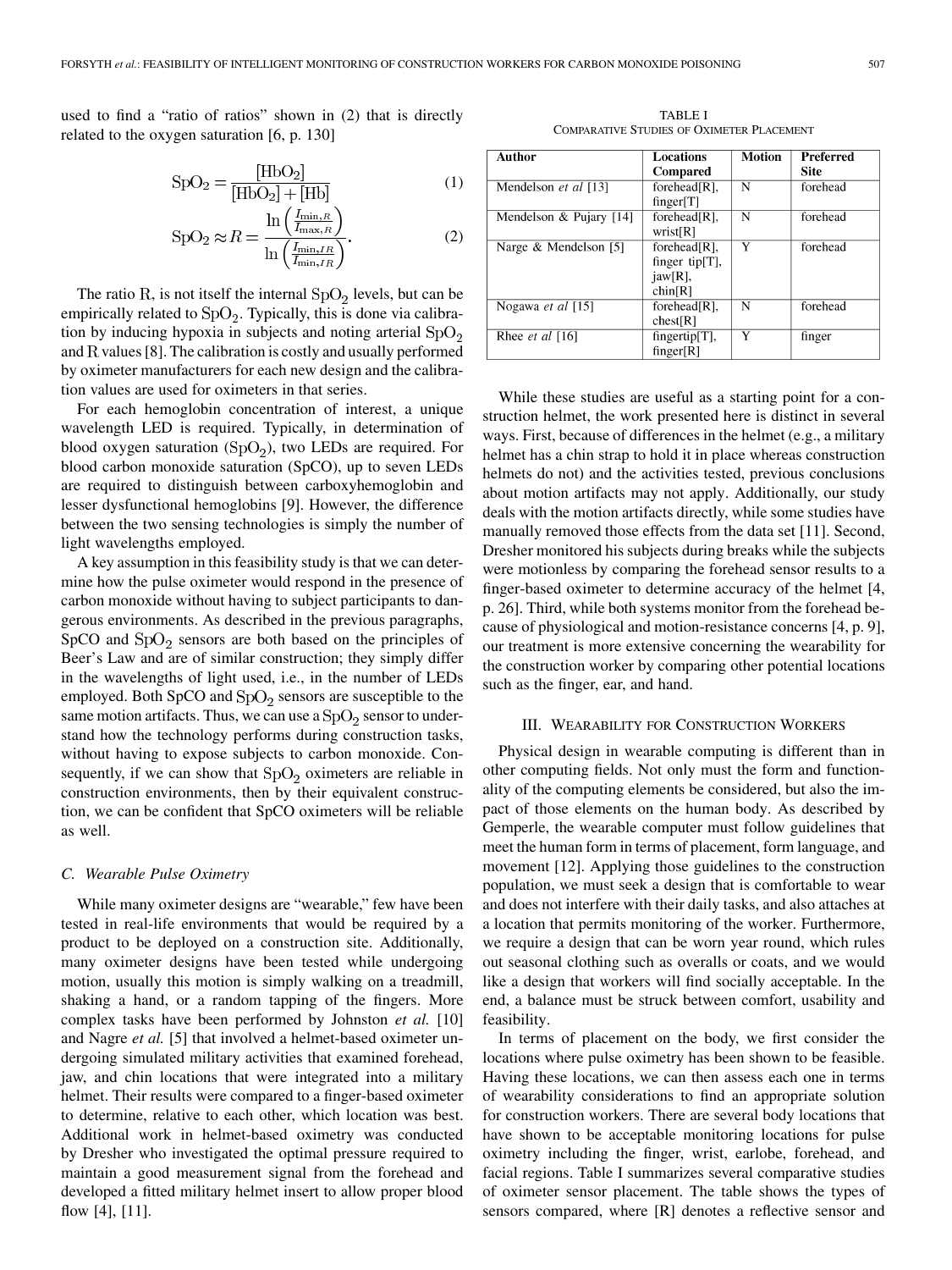[T] denotes a transmissive, whether the subjects were in motion or at rest, and which measurement site provided the best result.

The finger has long been the traditional measurement location of pulse oximetry with one of the first wearable designs being a large ring where the oximeter was housed [16]. Furthermore, measuring from the fingertip is very common in hospital settings and many medical devices use this location. Finger designs are usually envisioned as sensors embedded into a ring shaped housing, whereas designs on the fingertip typically clip on to the end of the finger. Wrist-based monitoring has also been attempted [14], [17], but the wrist's complex bone structure does not lend itself to being a stable location for light backscattering.

In terms of wearability, finger-based designs restrict the dexterity of the worker because each design covers a significant portion of the finger. Considering the target population often works with hand tools, it is unlikely that any designs encumbering the hands will be accepted. Furthermore, in a field deployment, measurement from the finger suffers in cold weather because of decreased perfusion in the extremities and is subject to frequent motion artifacts from movement and impact to the hands.

Early oximeter designs also used the ear as a potential location, but no comparative study has been performed to compare measurement on the ear to other locations. Early designs encased the entire ear and were uncomfortable. More recent designs have integrated the sensor within a common Bluetooth ear piece [18], potentially making the device desirable to be worn.

Several studies have examined regions of the face for possible oximetry monitoring including the forehead, jaw, and chin [5], [10]. These studies integrated the oximeters into the headband and chin straps of a military helmet. They found that during motion or even talking the jaw and chin sensors would be unusable due to motion artifacts. During combat simulation exercises, the forehead sensor was found to be less affected by motion than chin or jaw sensors.

From the analysis above, the most likely measurement locations are the hands, the ear, and the forehead. Among these three locations, we choose the forehead as the best choice for construction workers. Compared against other facial regions, the forehead is superior and more resistant to motion [5, p. 2]. Unlike the complex structure of the wrist, the forehead bone structure is more regular and provides a more even location to capture reflected light. Addressing wearability concerns, the forehead is a prime location because it does not affect the dexterity of the worker and can be easily integrated into existing headgear in a manner that is comfortable to the wearer [4], [11]. A design attached to the ear maybe uncomfortable or obtrusive, and stabilizing the ear during movement with an attached sensor mass would need to be addressed. The weight of the sensor or additional components adds little to the mass of the helmet whereas an ear-based design would need to clamp or hang from the ear and would likely become uncomfortable during the workday.

# IV. DESIGN OF HELMET PROTOTYPE

We selected the Xpod pulse oximeter from Nonin utilizing a reflective sensor attachment. Marketed as an easy to use development kit, the Xpod is frequently used in prototypes that monitor from the forehead [4], [5], [10], [14]. The standard



Fig. 2. Interior (Xpod and reflective sensor) and back of prototype (Xbee radio and 9 V battery). (a) Interior view. (b) Back view.



Fig. 3. Helmet schematic.

method for specifying pulse oximeter accuracy is as the rootmean-square (rms) accuracy between oximeter readings and reference arterial measurements [19]. For the Xpod and reflective sensor selected, the one sigma rms accuracy is  $\pm 3$  digits [20], indicating that the oximeter is accurate to 3 digits 68% of the time.

To enable wireless transmission of readings, the output of the Xpod was connected to an Xbee radio from Digi Inc. [21] that transmits the readings of the Xpod to a base station connected to a laptop. The final prototype is shown in Fig. 2(a), with the interior view showing the attached Xpod and sensor integrated into the headband. The back view in Fig. 2(b) shows the Xpod connection to the Xbee and 9 V alkaline battery. The connections between these devices are shown in Fig. 3.

## *A. Headband Design*

In general, the design process was driven by a desire to shape the internal headband such that it minimized motion artifacts, and to place the electronics to reduce the impact of their weight. The headband insert shown in Fig. 2(a) was not the only form factor considered for the user study. An earlier design did not have the sensor surrounded by the foam insert, causing the sensor to easily slip out of place when the helmet was removed. The current design is a vinyl front with a foam backing that attaches to the existing helmet headband by Velcro. The oximetry sensor is recessed into the headband such that it is pressed against the forehead, but the extra foam padding softens the design and provides even pressure across the forehead.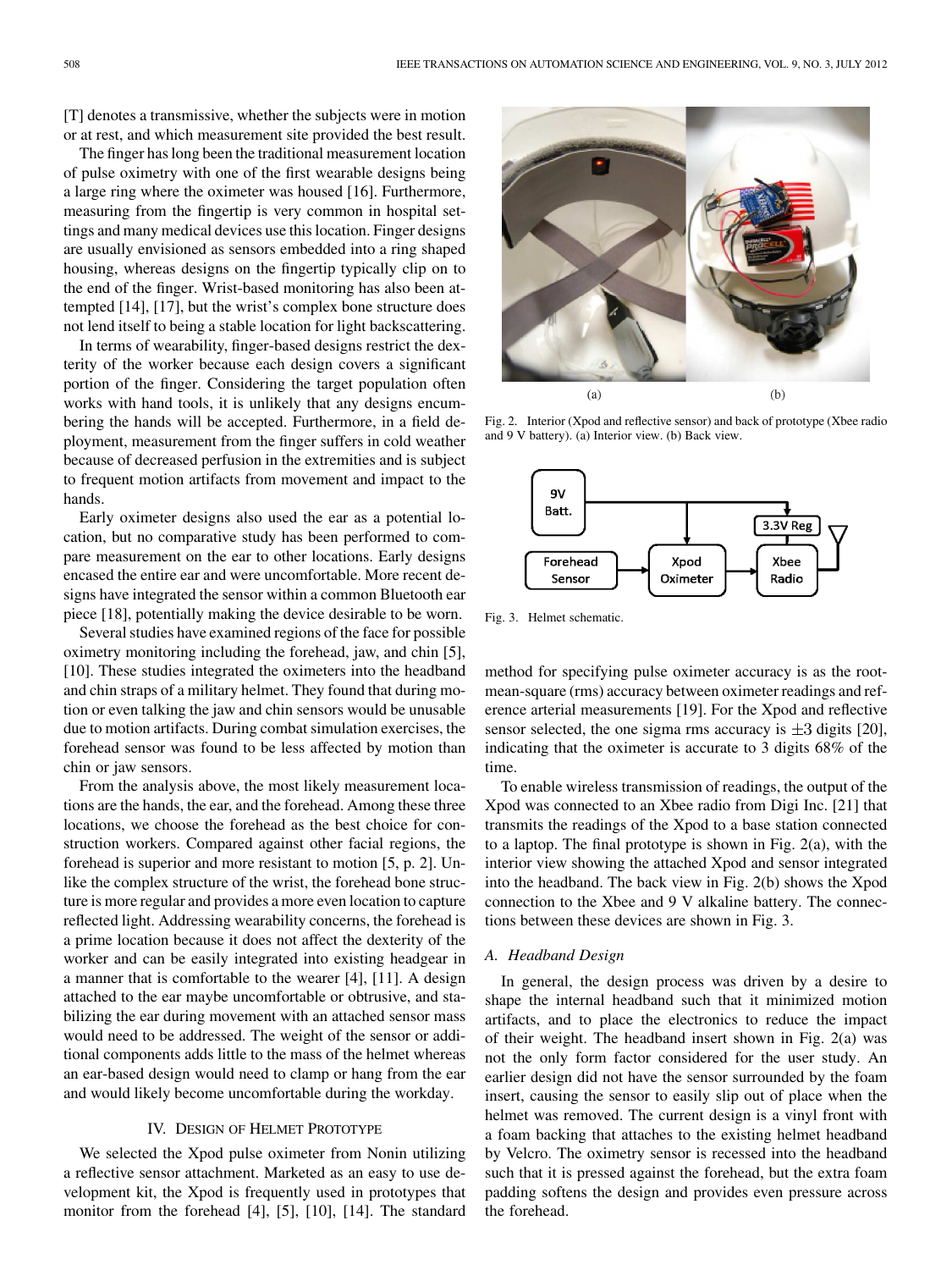The final design was a compromise between comfort and the desire to reduce motion artifacts, the main obstacle in helmet based monitoring. Since a reflective oximeter is required for use on the forehead, the sensor must remain still such that the backscattering reflections off the frontal bone are consistent over time. If the sensor moves relative to the forehead, motion errors are induced and a reading may not be possible. For reference, a normal PPG signal from the helmet prototype is shown in Fig. 1(a). In moving the helmet side to side, as if shaking the head "No," slight motion errors are induced in Fig. 1(b). However,, in Fig. 1(c), moving the helmet up and down, as if to nod "Yes," induces major errors and the signal becomes unusable. A major cause of motion is the torque moment applied by the helmet to the sensor. Because the sensor is physically integrated into the helmet, as it moves, so does the sensor and depending on the amplitude and frequency of movement, no measurement may be possible.

Several design iterations were conducted that attempted to isolate the sensor from helmet motion. Overall these attempts were unsuccessful because specific pressure is required at the measurement location to hold the sensor in place. This singular pressure point is extremely uncomfortable given that during typical wear the headband pressure is distributed evenly across the forehead. A better solution would be to mechanically isolate the internal assembly from the outer protective shell of the helmet. This strategy was used by Rhee in designing a ring sensor, by separating the internal sensors closest to the finger from the outer metal shell with only thin wires connecting the two parts [16]. Applying this method to the helmet, the internal assembly could be a simple elastic headband to which the sensor is integrated. The outer hard part of the helmet would still be attached, but such that it moves freely apart from the headband, much like the independent sections of a gyroscope. Additionally, accelerometers could be employed to help reduce the effect of motion artifacts [22], [23].

#### *B. Electronic Design & Battery Lifetimes*

The final prototype includes three major electronic components: the Xpod oximeter, the Xbee Zigbee radio, and a 9 V battery for power. The main connection point in the design is the break out board which holds the Xbee module. This board, purchased from SparkFun [24], allows direct access to the Xbee pins and provides a regulator that steps down the 9 V battery output to 3.3 V which supplies operating power for the Xbee. A schematic of the helmet design is shown in Fig. 3. The measurements from the Xpod are transmitted through the Xbee to another Xbee base station that is connected to a laptop via USB. This USB connection appears as virtual serial port and allows the Nonin oximetry software to run without modification.

Beyond the wearability requirements discussed in Section III, the helmet must have a battery lifetime that does not cause the worker to constantly replace batteries or switch out their helmet for newly charged ones. Currently, the lifetime of the prototype is only several hours when powered by a 9 V battery. The large energy drain is caused by the continuous transmission of measurements by the Xbee radio. In a deployed system, monitoring of the worker would be localized and power consumption could

TABLE II ESTIMATED SYSTEM LIFETIMES IN HOURS OF CURRENT AND FUTURE DEPLOYED DESIGNS

| <b>Design</b> | Inom              | $r_{nom}$ | 9V Alkaline | 9V Lithium |
|---------------|-------------------|-----------|-------------|------------|
| Current       | 91 <sub>m</sub> A | 303mW     | 15h.        | 20h        |
| <b>Future</b> | $26.1m$ A         | 86mW      | 54h         | 76h        |

be much less. To enable local monitoring, a small microcontroller should be added to the system to monitor the oximetry readings. The Xbee radio would remain but would only be activated in case of an emergency where an alert was required. Additionally, the present design uses a simple linear power regulator, which could be replaced with a more power efficient switching regulator.

The lifetime of the system could be dramatically increased by modifying the helmet to transmit only during significant events or to sound an alarm, and implementing a new power regulator. The lifetimes of the current and future systems are estimated using typical alkaline[25] and lithium 9 V battery [26] in Table II. The microcontroller on the future deployed system is estimated with a PIC18 [27]. Additionally, the linear regulator would be replaced with a switching regulator to provide greater power efficiency. For the switching regulator, the system lifetime  $L_{\text{switch}}$  is given by (3), where  $V_{\text{nom}}$  and the  $P_{\text{nom}}$  are the nominal battery voltage and nominal system power, respectively.  $C_{\text{nom}}$  is the nominal battery charge capacity.

$$
L_{\text{switch}} \approx \frac{V_{\text{nom}} C_{\text{nom}}}{P_{\text{nom}}}.\tag{3}
$$

 $P_{\text{nom}}$  and  $V_{\text{nom}}$  are determined by the system configuration, however the charge capacity offered by the battery changes over time based on load and current draws. The information provided by the manufacturer in [25] and [26] does not allow for the charge capacity to be known at all times. To be fair in comparisons, for each battery type we used a nominal capacity that is the average capacity at a constant draw of 25 and 100 mA, which are the closest values to our two potential systems. The derived nominal capacity for the alkaline and lithium batteries are 550 and 762 mAh, respectively. The switching regulator was assumed to be 95% efficient.

The upper estimate in Table II provides an operation lifetime of 76 h, or roughly 9.6 days, in terms of 8 h workdays. As this product would be a critical safety device, the worker could simply replace the battery at the start of each week and be assured that the helmet will be powered for that entire workweek. Additionally, instead of constantly replacing the battery, the helmet could be charged nightly, either at home or at the work site, to maintain a fresh battery. Both methods, replacement and charging, have their advantages, however, they both show that with limited modifications the battery issues related to the helmet prototype can be easily resolved.

## V. ESTABLISHING RELIABLE MEASUREMENT

Currently, there is no standard procedure for testing oximeters under motion. As mentioned in Section II-C, tests involving random hand motion or tapping have been performed, but those activities are not as strenuous as the motions expected in construction activities. Additionally, the ISO 9919:2005 standard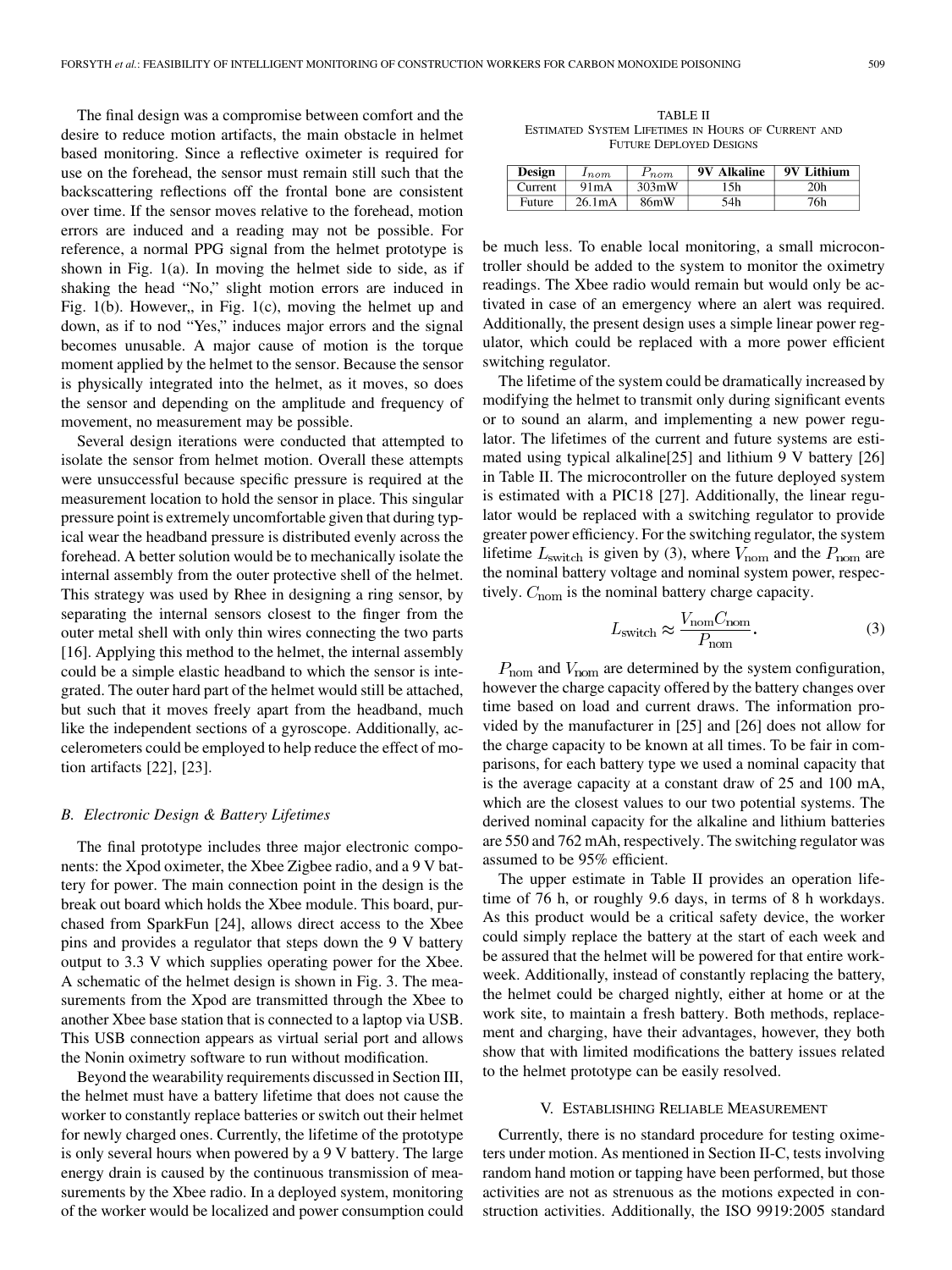that governs medical oximeters places the burden on manufacturers if their oximeter is claimed to work during motion [19]. For the Xpod used in the helmet, the manufacturer reports an error of  $\pm 3$  digits for  $SpO<sub>2</sub>$  values during periods of motion including spikes, tremors, and movement [20]. However, the motions performed in our construction tests are more strenuous and prevent the oximeter from reporting  $SpO<sub>2</sub>$  and heart rate values. Therefore, we must establish our own criteria for reliability of the oximeter during motion, which we outline in the remainder of this section. Section V-A describes the repairable systems model that was used to characterize the behavior of the helmet during motion. Section V-B describes our estimates of worker time to impairment and Section V-C outlines the user study that was conducted to test the reliability of the helmet.

## *A. Repairable Systems Model*

To validate the performance of the helmet, we need to determine the reliability of the helmet to warn workers of impending carbon monoxide poisoning. The main obstacle to reliable monitoring is the interference of motion artifacts on the performance of the oximeter. However, the concern over motion artifacts is lessened by the knowledge that a worker will not be overcome immediately by carbon monoxide. Thus, the oximeter does not need to monitor the worker continuously, but only obtain a reliable measurement before the worker becomes impaired. This measurement can then be used to warn the worker or send out an alert.

For our study, we defined a motion artifact as an error that met one of the following conditions: 1) the presence of a warning flag indicating either out of track pulses, or the sensor is disconnected; 2) a "missing data" value reported for  $SpO<sub>2</sub>$  or heart rate; and 3) reported  $SpO<sub>2</sub>$  is <95%. Conditions (1) and (2) indicate normal functionality of the oximeter, while (3) is a special case required due to ambient light contaminating the readings. It was found that during certain activities the helmet would report  $SpO<sub>2</sub>$  values but because of the noisy signal, its values were obviously incorrect. In most cases the reported  $SpO<sub>2</sub>$  would drop below 90% during heavy motion, which is not correct considering a user would be experiencing a serious health event at that level and no users were under strenuous exercise. A level of 95% approximates a typical oxygen saturation value.

A failure in monitoring can be expressed as a motion artifact that lasts longer than the time to impairment  $(T_i)$ . In this situation, the oximeter would be unable to establish a reading before the worker becomes impaired. If the probability distribution of the motion artifact durations is known, then the probability that the duration of a motion artifact  $X$  is greater than the time to impairment  $T_i$  can be expressed by (4).

More formally, let  $S$  represent the state of the system which has two possible values, *uptime* and *repairtime*. The time during which the device is working properly is called *uptime*, and when the system fails, it immediately begins *repair time* and upon completing repairs is restored to *uptime*. The transition between these states is determined by the presence or absence of motion artifacts.

Let  $X$  represent a randomly distributed variable that describes the duration of repairtime.  $P_X(x)$  is the probability that duration of repairtime will be  $x$ . If the system has some periodic

deadline,  $T$ , that it must meet (in our case this is the time to impairment), then system will fail to meet its deadline if the duration of a repairtime is longer than  $T$ . The probability of this event is found by (4)

$$
P_X(x \ge T). \tag{4}
$$

For our prototype helmet, the times at which the helmet is giving proper readings will be considered uptime. When a motion artifact begins, the sensor will fail to provide a valid measurement and the helmet will be considered to be in repair time until a new valid measurement is received. The transition between these states is known because the oximeter provides error indicators to identify the quality of the measurement. This formulation of the duration of motion artifacts allows us to treat this as a *repairable system*, which is common in reliability analysis [28].

As no one has studied the distribution of motion artifacts in wearable systems, the probability distribution of our repairable system is initially unknown. However, the lognormal distribution is widely used to describe repairable processes. In previous works, Ananda [29], [30] used a two-parameter lognormal distribution for repair times while examining steady-state availability of systems. Schroeder and Gibson [31] examined several distributions to model high performance computing failures, finding that repair times were best modeled by a lognormal distribution. Also, software failure rates have been proposed to be distributed lognormally [32], and normal temperature distributions can cause lognormal failure rates in thin-film conductors [33].

From these examples we will assume a lognormal distribution to model our repairable system. Section VI-B validates this assumption by showing that the lognormal distribution can be accepted under  $\chi^2$  goodness of fit analysis, whereas other distributions, such as the Weibull, cannot be accepted. This distinction is important due to differences between the lognormal and Weibull when modeling heavily tailed data [34].

Under our assumption of a lognormal distribution,  $P$  can be replaced in (4) with the lognormal cumulative distribution function,  $F$ , giving  $(5)$ 

$$
P_X(x \ge T_i) = 1 - F_X(T_i; \mu, \sigma). \tag{5}
$$

The parameters  $\mu$  and  $\sigma$  are the shape parameters for the lognormal, where  $\mu$  is the lognormal mean, and  $\sigma$  is the standard deviation. These parameters can be found empirically by observing the occurrence of motion artifacts over a typical set of activities. This was accomplished by performing a user study involving typical construction tasks, as described in Section V-C. As each user performed the activities, the results were recorded and examined to determine the distribution of motion artifacts. Thus, for a particular set of activities, it is possible to obtain an empirical estimate of artifact distributions, and find the probability of protecting the wearer. Given this model for the distribution of the duration of motion artifacts, we must next determine a conservative bound on the time to impairment.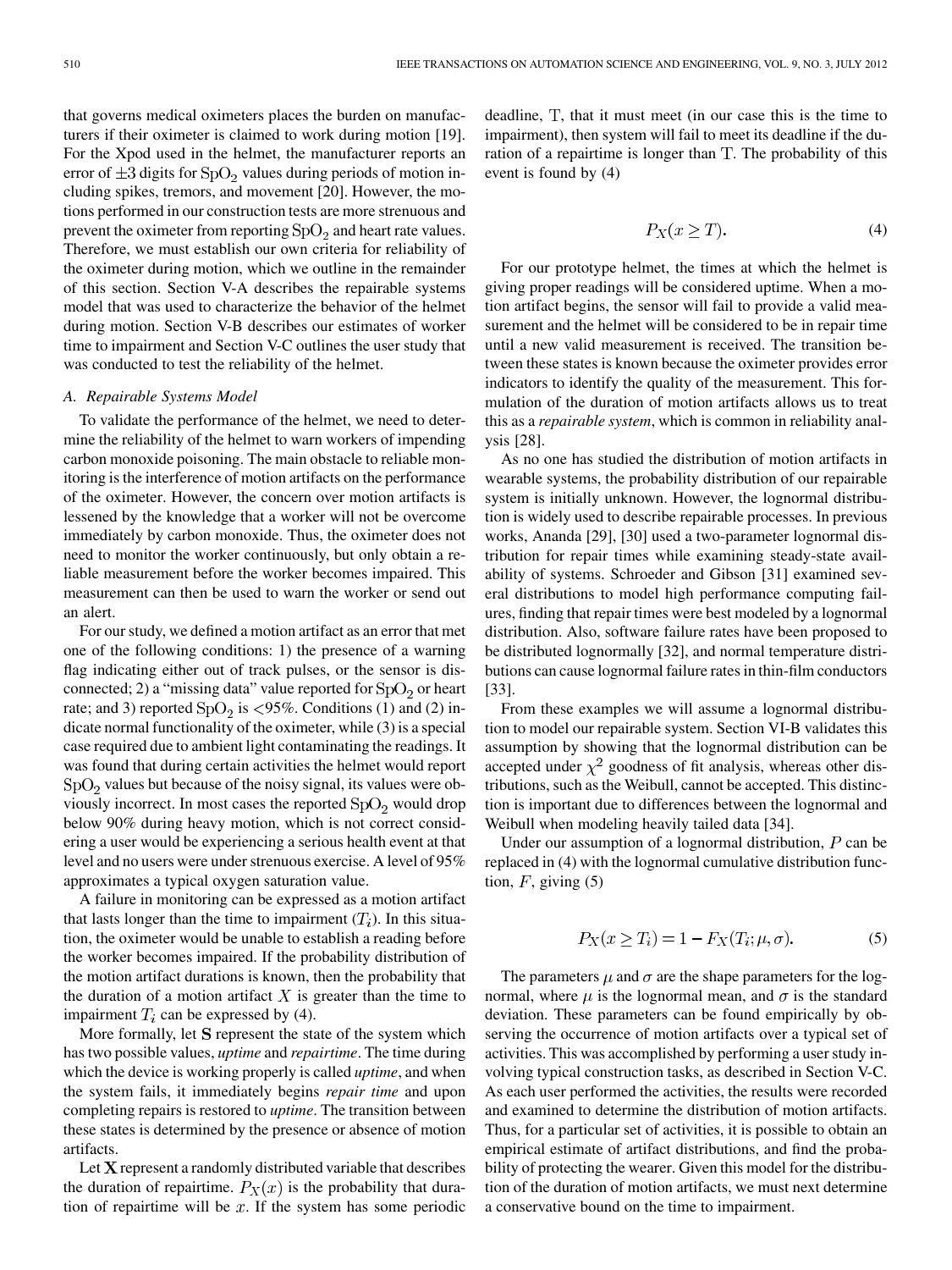| $V_{co}$ = endogenous CO production    | $V_B =$ blood volume (mL)                       |  |  |
|----------------------------------------|-------------------------------------------------|--|--|
| $M = CO$ affinity for hemoglobin       | $P_C O_2$ = capillary pressure of $O_2$         |  |  |
|                                        | (mmHg)                                          |  |  |
| $P_{I_{CO}}$ = inspired pressure of CO | = barometric<br>$P_B$<br>pressure               |  |  |
| (mmHg)                                 | (mmHg)                                          |  |  |
| $V_A$ = alveolar ventilation rate      | $P_{H_2O}$ = vapor pressure of water<br>(mmHg)  |  |  |
| COHb<br>$=$ CO concentration           | [HbO <sub>2</sub> ]= $O_2$ concentration (g/mL) |  |  |
| (g/mL)                                 |                                                 |  |  |
| diffusivity<br>lung<br>$D_{L}$<br>$=$  |                                                 |  |  |
| $(mL/(min*mmHg))$                      |                                                 |  |  |

TABLE III PARAMETERS OF THE CFK EQUATION

## *B. Determining Time to Impairment*

To establish a bound on how long a motion artifact can last while still providing warnings before a worker is overcome by CO poisoning, we must estimate the impairment time  $T_i$  for someone exposed to carbon monoxide. It is this limit which the distribution of artifacts is compared against to determine whether the helmet will be able to acquire a reading of the wearer before he/she becomes impaired. A conservative estimate is desirable because it establishes a lower bound on the time for  $T_i$ , providing assurance that if the most at-risk workers are protected, then healthy workers are safe as well.

This conservative estimate can be found by deriving physiological profiles of typical and at-risk workers and simulating their uptake of carbon monoxide under various levels of activity. The simulations of carbon monoxide uptake were performed using the CFK equation [35], which has been verified in several studies and gives an accurate assessment of CO uptake for various exposure levels, body sizes, and activity levels, [36]–[38]. The CFK equation is shown in (6) as expressed by [38]. Relevant physiological parameters are defined in Table III

$$
\frac{d[COHb]}{dt} = \frac{V_{CO}}{V_B} + \frac{1}{V_B \beta} \left( P_{I_{CO}} - \frac{[COHb]P_C O_2}{[HbO_2]M} \right). (6)
$$

Complexity is added to solving the CFK equation because [HbO2] is not constant but dependent on the current amount of [COHb], thus the equation becomes nonlinear and must be solved through numerical means. To compensate for this nonlinearity, Peterson *et al.* [37] used a trial and error method to converge on the proper value of [COHb], whereas numerical integration with RK4 was used by Bernard *et al.* [36] and Tikuisis *et al.* [38] with a small enough step size such that [HbO2] could be updated at each step. Both methods were implemented in this work and little difference was noted between the two solutions. Because RK4 is a more commonly known and accepted method, it was used for our analysis. During simulation a step size of .01 minutes was used.

To understand what level of coverage is required by the worker population, we must understand what factors affect carbon monoxide uptake the most. Looking at (6), this is not directly obvious, but when considering how CO enters, exits, and binds to the body the most important variables are clear. The build up of carbon monoxide within the body is directly related to how much is inhaled, exhaled, and how rapidly over that time period. The faster a person breathes the quicker CO will diffuse across the lungs. In cases of poisoning, when two equivalent people are exposed, the person who is breathing

TABLE IV PROFILE OF TYPICAL AND AT-RISK WORKERS

| Physiological Parameters    | <b>Typical</b> | <b>At-Risk</b> |
|-----------------------------|----------------|----------------|
| $V_B$ (mL) [37]             | 5.500          | 5,000          |
| [Hb] $(g/100mL)$ [41]       | 15.71          | 13.0           |
| Initial COHb (% Saturation) |                |                |

TABLE V RESPIRATORY EXERCISE PARAMETERS FOR VARIOUS INTENSITIES

|          | $V_T$ (mL) |    | $V_D$ (mL) | (mL)<br>$V_{A}$ . |
|----------|------------|----|------------|-------------------|
| Resting  | 500        | 12 | 200        | 3600              |
| Moderate | 2,500      | 30 | 150        | 70,500            |
| Intense  | 3,000      | 50 | 150        | 142,500           |

the most or working hardest will present advanced symptoms quicker, revealing that  $V_A$  is key in CO uptake.

Similarly, the effects of CO poisoning become more severe as COHb increases relative to total blood count, thus those with high CO background levels, low hemoglobin counts, or small body size are at significantly greater risk when doing equivalent work. If two people are working at the same activity level, in the same exposure level, the one who is already a smoker, smaller, or suffering from anemia will be overcome in a much shorter timespan. Thus, background Hb and  $V_B$  values greatly influence the uptake of CO, in addition to  $V_A$ .

To measure how these variable affect a population, two profiles were created for typical and at-risk workers with each profile working at resting, moderate, and intense levels of activity. The two theoretical subjects were exposed at an extremely high concentration of 1200 ppm which is defined as Immediate Danger to Life and Health by NIOSH [3, p. 3], [39]. Also, recognizing the impact of activity level, resting, moderate and intense levels of activity were derived from exercise conditions in [40, p. 269]. The physiological profile of both workers in shown in Table IV.

The various levels of activity were derived from tidal volume  $(V_T)$ , dead space  $(V_D)$ , and breaths per minute  $(f)$  values given in [40] and converted to  $\dot{V}_A$  measurements by (7). The resulting activity levels are shown in Table V

$$
\dot{V}_A = f(V_T - V_D). \tag{7}
$$

Fig. 4 shows the simulated  $%$  carboxyhemoglobin (COHb) saturation for typical and at-risk workers at resting, moderate, and intense levels of activity in an environment with a CO concentration of 1200 ppm. A person typically is considered to be impaired at 30% COHb saturation [7]. From Fig. 4, the shortest time to reach 30% COHb saturation is 11.6 mins, corresponding to an at-risk worker with an intense activity level.

## *C. User Study*

A user study was conducted to validate the helmet prototype design. The study featured ten students performing six construction related tasks intended to mimic typical motions and actions of construction workers. The study was conducted in Torgersen Hall on the campus of Virginia Tech and was approved by the Virginia Tech Internal Review Board (IRB # 09-768).

As this is the first study to attempt to monitor workers in real-time, simple tasks and novice users were selected to assess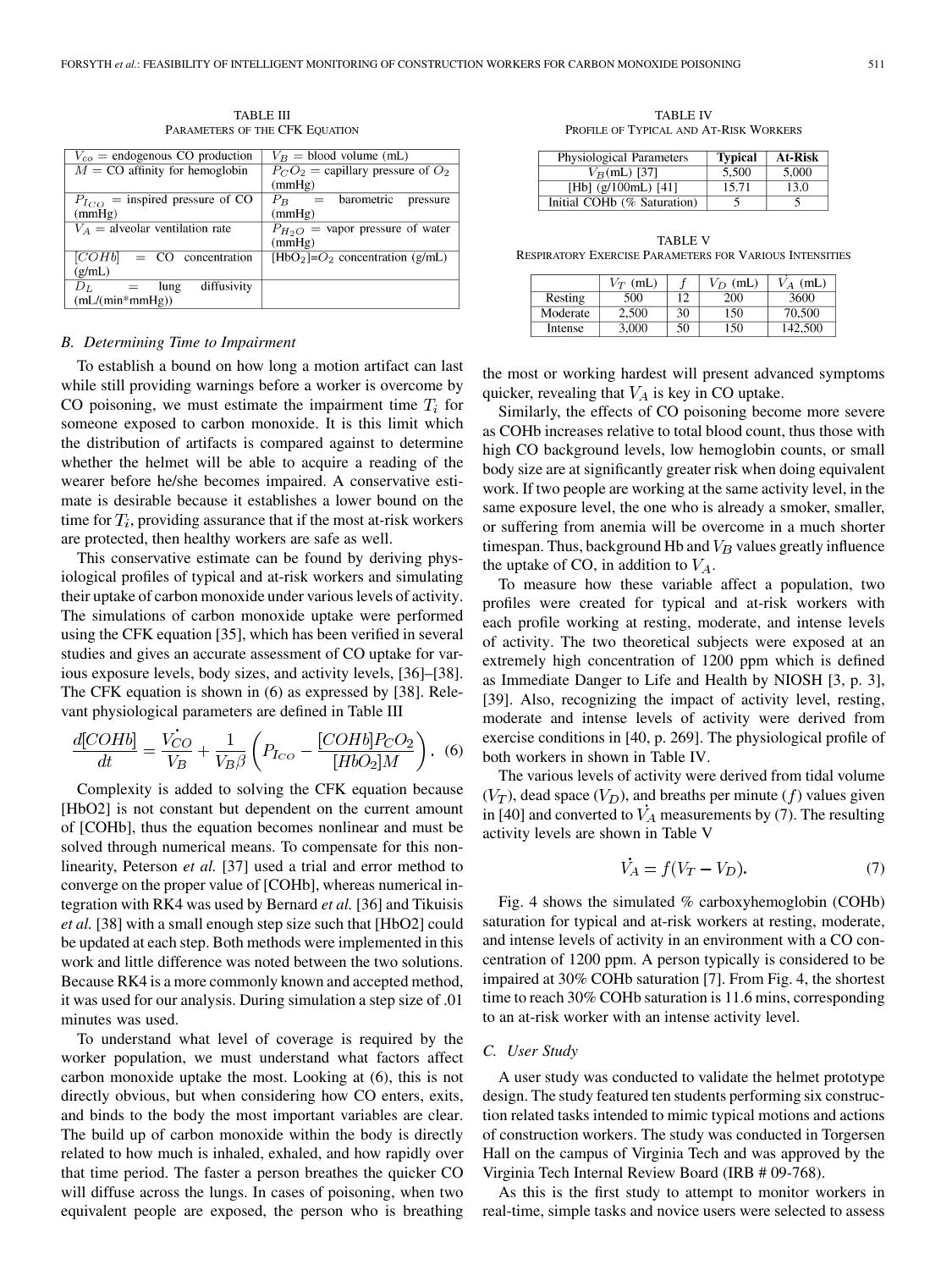

Fig. 4. Estimation of carbon monoxide uptake at 1200 ppm.

the feasibility of the prototype. While a full deployment of the helmet on an actual construction site would lend greater credibility to the reliability of the helmet, basic tests must first be performed to assure those advanced tests would be worthwhile. If the helmet cannot pass the basic tests and activities described below, then more involved testing is not necessary.

*1) Task Selection:* Six individual tasks were selected for the user study: walking, ascending/descending stairs, sweeping, moving boxes, and hammering paint cans. Each task sought to mimic the activities and motions of a construction worker without necessarily the impact or stress that performing the actual activity would cause. No standardized set of safety activities or motions was found. However, the selected activities are sufficient for judging the feasibility of the design. Simple tasks were specifically selected as this is a feasibility study and if the helmet cannot pass the simple tasks presented here, then it will not pass more rigorous ones later.

*2) Participant Selection:* Study participants were graduate and undergraduate students. Experienced workers in construction are not required because only the motions of tasks need to be approximated, not necessarily the task itself. A person does not need to be an expert hammerer to approximate the required hammering motion. Likewise, for the simple tasks selected, moving boxes, walking, or sweeping the inherent motions are assumed to be equivalent between experienced and non-experienced users.

*3) Protocol:* After placing the helmet on the user, the user was instructed to tighten the helmet to a comfortable fit. The fit of the helmet was adjusted manually if the user tighten or loosen too much, such that a good signal could be found. After fitting the helmet each user was instructed to walk around the third floor of building three times. This task is a baseline measurement of helmet performance; if the motion of walking is too great, then more advanced tasks are not feasible. After completing the walking circuit, the users were asked to walk down the stairs to the first floor twice and then return. Fig. 5(a) and (b) show the third floor of the building where these two tasks occurred.

A more involved motion was desired to ascertain the effects of upper body movement on the helmet. To approximate this motion, many pieces of paper were dumped on the floor and the user was asked to sweep up these items, this task was repeated



Fig. 5. User study activities. (a) Walking. (b) Stairs. (c) Sweeping. (d) Boxes. (e) Hammering.



Fig. 6. Histogram fitted with lognormal distribution.

three times. The user was not idle while performing this task and had to move around and sweep to complete the activity.

The final tasks were to have the users hammer on several paint cans and move boxes around a laboratory. These acts simulate the effects of hand tools on head motion and also the bending and lifting motions of carrying. Hammering was conducted with the cans both on the floor and on a saw horse. For the boxes task, each box was individually labeled and the users were asked to move them across a room and stack them in proper order. This task involved multiple motions of moving, bending, and lifting to accomplish.

The transmitted readings from the helmet were captured at the start of each activity and stored on the laptop in text files. Later, the files were parsed to reveal repair times based upon the conditions outlined in Section V-A.

## VI. RESULTS

#### *A. Verifying Helmet Reliability*

As described in Section V, the distribution of motion artifacts is critical to understanding the reliability of the helmet. The observed distribution of artifacts from the user study and the fitted lognormal distribution curve are shown in Fig. 6. The data presented here is the collected results of ten user trials. The  $x$  axis is the artifact duration in seconds, the left  $\gamma$  axis is the observed frequency of each artifact occurring, and the right  $y$  axis is the probability of events associated with the lognormal distribution. The red line indicates the fitted lognormal distribution with parameters  $\mu = 1.02$  and  $\sigma = 2.03$ , which closely fits the observed distribution of artifacts. Additionally, Table VI provides  $\chi^2$  metrics of fit for the lognormal distribution.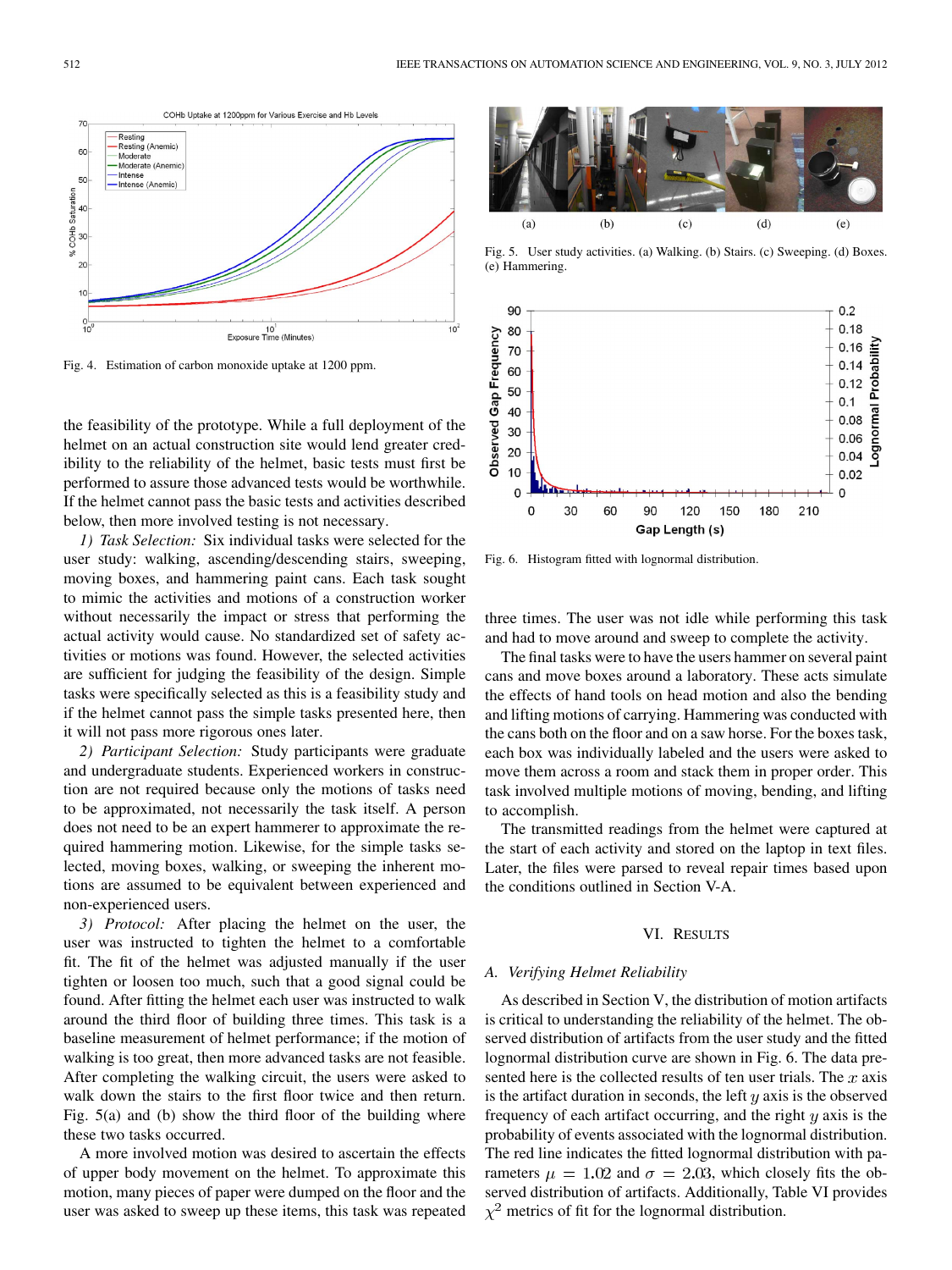TABLE VI METRICS OF DISTRIBUTION FIT TO HISTOGRAM





Fig. 7. Probability of detecting carbon monoxide event.

Assuming the same apply to CO oximetry, Fig. 7 shows the probability of detecting a carbon monoxide event as it varies with time to impairment  $(T_i)$ , from (5). The probability of a measurement artifact occurring that is longer than  $T_i = 11.6$  minutes is  $p = 0.34\%$ . This result shows how likely the prototype is to fail while monitoring a worker. Conversely, the probability the helmet will notify the worker is  $1 - p$ , or 99.66%.

While these are excellent results, given the way our objectives are constructed, it is possible a single measurement could occur near time zero and then the remaining time to  $T_i$  could be covered by an artifact. This situation would still be considered valid monitoring time, as the artifact would not be the full length of  $T_i$ . However, depending on how early the singular measurement occurs, it may not contain any useful information as internal carbon monoxide levels may not have risen to the level of concern.

To counter this possibility, we can conservatively divide  $T_i$ in half to create two new measurement intervals against which we will test the probability of measurement artifacts. While measurements from time 0 to  $T_i/2$  may not reveal any carbon monoxide presence, at  $T_i/2$  the internal COHb levels for our worst-case worker will be 17.5%, significantly above normal levels. Thus, any measurement in  $[T_i/2 - T_i]$  will warn of the presence of CO. Replacing  $T_i$  with  $T_i/2$  in (5), we find the probability of a artifact covering the new  $T_i/2$  intervals (5.8 min) is  $p = 0.0091$  or 0.91%. Conversely, this indicates the helmet will provide protect the worker with probability 99.09% in these more conservative intervals, giving a strong indication that the helmet will find a valid reading upon which to accurately warn the worker. Even if the time to impairment were reduced to 2 min, probability that the helmet will notify the worker would be greater than 96%.

## *B. Choice and Fit of Distribution*

At times there is an ambiguity between selecting the lognormal or Weibull distribution [34]. The main concern is the



Fig. 8. Various distributions mapped to histogram.



Fig. 9. Individual activity contribution to total artifact duration.

impact of heavily tailed data on the overall result. This effect can be seen in Table VI where the values of  $P(X \geq T_i/2)$  and  $P(X \geq T_i)$  are shown. At  $T_i/2$ , the probabilities are on the same order, however when extrapolating to  $T_i$  the difference becomes two orders of magnitude.

We can be assured that the lognormal is the correct choice by the  $\chi^2$  p-value. At 5% significance, we can reject that the artifacts come from a Weibull distribution, but cannot reject they are from a lognormal distribution. Furthermore, Fig. 8 provides a visual indication of how well the distributions fit. The exponential distribution is also included because at times it is substituted for the lognormal for ease of computation [42]. The 95% confidence interval on  $\mu$  is [0.74, 1.84] and  $\sigma$  is [1.29, 2.24].

#### *C. Helmet Performance Factors*

Fig. 9 shows the aggregate duration of motion artifacts for each user and activity performed. From the figure, it is clear that there is a range of performance in terms of how well the helmet monitored each participant.

Exploring the artifact duration results further, we would like to understand which factors, the users or the activities selected, influenced the overall results. Simply, are there activities that the helmet cannot monitor well, or are there certain users where the helmet does not work properly? If we organize total artifact information from Fig. 9 into a matrix of Users by Activities as in Table VII we can use Friedman's Test [43] to determine if the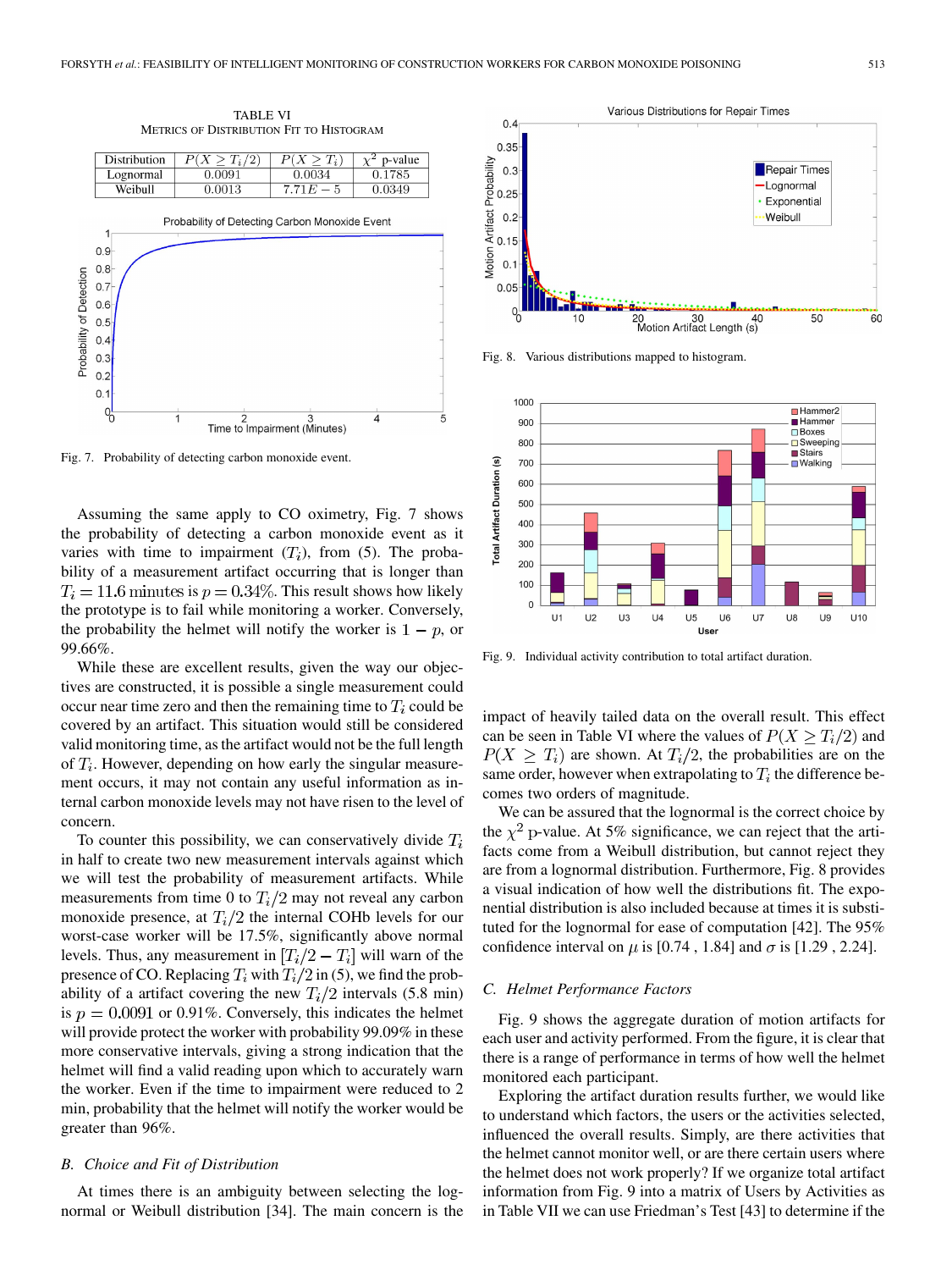Hammer<sub>2</sub> **Walking Stairs** Sweeping **Boxes** Hammer  $\overline{111}$  $13.4$ 4.6  $469$  $\overline{0}$ 98.3  $\overline{0}$  $\overline{U2}$  $\frac{31}{7}$  $\overline{39}$  $126.3$  $114.3$  $86.4$  $958$  $\overline{U}$  $0.5$  $1.7$ 58.1  $\overline{24.1}$ 18.4  $\overline{5.3}$  $10.2$ 53.6  $\overline{U}$  $\overline{0}$  $9.5$ 116.0  $120.8$  $\overline{115}$  $\overline{0}$  $\overline{0}$  $\overline{0}$  $\overline{28}$  $\overline{740}$  $\overline{16}$  $U6$ 42.9  $95.4$ 234.8 120.7  $147.9$  $126.3$  $\overline{204.4}$  $90.8$ 219.3  $115.4$  $129.0$  $113.7$  $\overline{117}$  $\overline{U8}$  $0.5$ 116.3  $\overline{0}$  $0.2$  $\overline{0}$  $\overline{0}$  $\overline{U}9$  $\overline{1.5}$  $29.2$ 13.7  $2.8$  $\overline{1.8}$  $16.1$  $U10$ 67.1 132.0 176.4 59.6 126.3 28.0

TABLE VII ORGANIZATION OF TOTAL ARTIFACT DURATION FOR FRIEDMAN ANALYSIS

TABLE VIII RESULTS OF FRIEDMAN'S TEST

| <b>Source</b> | SS     | df | МS   |       | Prob> $\chi^2$ |
|---------------|--------|----|------|-------|----------------|
| Columns       | 36.55  |    | 7.27 | 10.66 | 0.0586         |
| Error         | 134.15 | 45 | 2.98 |       |                |
| Total         | 170.5  | 59 |      |       |                |

activities (columns) have equal or non-equal effects on the total artifact duration.

If the activity effects are equal, then we can conclude that user effects have a greater impact on the total artifact duration. The results of the Friedman's test are shown in Table VIII. Assuming a null hypothesis  $H_0$  that the activity effects are equal, Friedman's test gives a p-value of  $p = 0.0586$  which at 5% significance ( $\alpha = 0.05$ ) indicates we cannot reject  $H_0$ .

This result confirms that the effects of all the activities are statistically equal and the differences in total duration are a function of the users. From this we isolate two items that could explain the differences, the tightness of the helmet and conditions of the measurement site on the user's body.

The tightness of the helmet is a prime factor in how well the sensor performs. As Dresher found, there is an optimal sensor pressure at which a good pulse can be detected [4]. In our study, users were instructed to wear the helmet at their comfort level. Depending on their personal feel, they may have tightened the helmet too much or too little, moving away from an optimal pressure and degrading the result. Conditions of the measurement site may cause poor readings if there is not sufficient perfusion in the tissues to allow a reading. In particular, User 7 indicated that he had a scar on his forehead near the site where the sensor would normally sit. The scar may have damaged the vascular bed and restricted blood flow to the site. If true, this could be the cause for User 7 having the largest duration overall. The implications of poor measurement site conditions indicate that future designs may need multiple sensors inside the helmet or some method to permit sensors to move around.

# VII. CONCLUSION AND FUTURE WORK

We have integrated a pulse oximeter into a typical construction helmet to assess the feasibility of monitoring for exposure to carbon monoxide. Ten participants took part in a user study to characterize the performance of the helmet using simulated construction tasks. For a time to impairment of 11.6 min, the helmet was found to be capable of warning the user before becoming impaired in 99.66% of cases. For further assurance, the time to impairment could be halved, with the helmet still providing a reading in 99.03% cases.

The promising results indicate a high reliability in monitoring, however, no protective system is perfect. We do not assert that the helmet is 99% reliable for all activities; in fact we believe there will be activities where no measurement is even possible, such as operating a jackhammer. However, with these basic but reasonable tasks, we have shown that it is feasible to conduct monitoring during typical construction tasks. Further work in isolating the sensor from helmet motion, and longer, more complex tasks will allow a greater understanding of the true abilities of the prototype. But as a proof-of-concept, the helmet verifies the idea of an integrated pulse oximeter for construction activities.

Finally, this helmet is only the first step toward our long term vision of having a network of wearable and environmental sensors and intelligent personal protective gear on construction sites that will improve safety for workers. While this helmet targets carbon monoxide poisoning, we believe there are compelling opportunities for wearable computing in reducing injuries and fatalities due to falls, electrocution, particulate inhalation, and workers on foot being struck by vehicles. Because a worker in an accident may be unable to self-rescue, the use of only a personal alert is not adequate. Thus, we envision a multimodal, site-wide alert system that automatically warns co-workers and supervisors of a person in danger. This system would transmit to summon distant help, or provide visual and audible cues to the location of the worker. Such a system must fit into the social expectations, existing daily routines, and physical constraints of a wide range of construction activities, sites, and environmental conditions. An intelligent construction site safety system would also improve existing capabilities for collecting data on accidents and near-accidents, which would in turn lead to improved analysis for preventing accidents.

## ACKNOWLEDGMENT

The authors would also like to thank R. Narayanaswamy, S. Rajagopalan, K. Duong, M. O'Brien, E. Coupey, and R. Kemnitzer for their contributions to earlier versions of this work.

#### **REFERENCES**

- [1] S. Dorevitch, L. Forst, L. Conroy, and P. Levy, "Toxic inhalation fatalities in US construction workers, 1990 to 1999," *J. Occup. Environn. Med.*, vol. 44, pp. 657–662, Jul. 2002.
- [2] D. J. Lofgren, "Occupational carbon monoxide poisoning in the state of Washington, 1994–1999," *Appl. Occup. Environ. Hygiene*, vol. 17, no. 4, pp. 286–295, 2002.
- [3] *Preventing Carbon Monoxide Poisoning from Small Gasoline-Powered Engines and Tools,* NIOSH, 1996.
- [4] R. Dresher, "Wearable forehead pulse oximetry: Minimization of motion and pressure artifacts," M.S. thesis, Worcester Polytechnic Inst., Worcester, MA, 2006.
- [5] A. Nagre and Y. Mendelson, "Effects of motion artifacts on pulse oximeter readings from different facial regions," in *Proc. IEEE 31st Annu. Northeast Bioeng. Conf.*, Apr. 2005, pp. 220–222.
- [6] *Design of Pulse Oximeters*, J. G. Webster, Ed. New York : Taylor Francis, 1997.
- [7] M. J. Ellenhorn*, Ellenhorn's Medical Toxicology*. Baltimore, MD: Williams and Wilkins, 1997, ch. 66, pp. 1465–1476.
- [8] M. Nitzan and H. Taitelbaum, "The measurement of oxygen saturation in arterial and venous blood," *IEEE Instrum. Meas. Mag.*, vol. 11, pp. 9–15, Jun. 2008.
- [9] S. J. Barker, J. Curry, D. Redform, and S. Morgan, "Measurement of carboxyhemoglobin and methemoglobin by pulse oximetry," *Anesthesiology*, vol. 105, pp. 892–897, Nov. 2006.